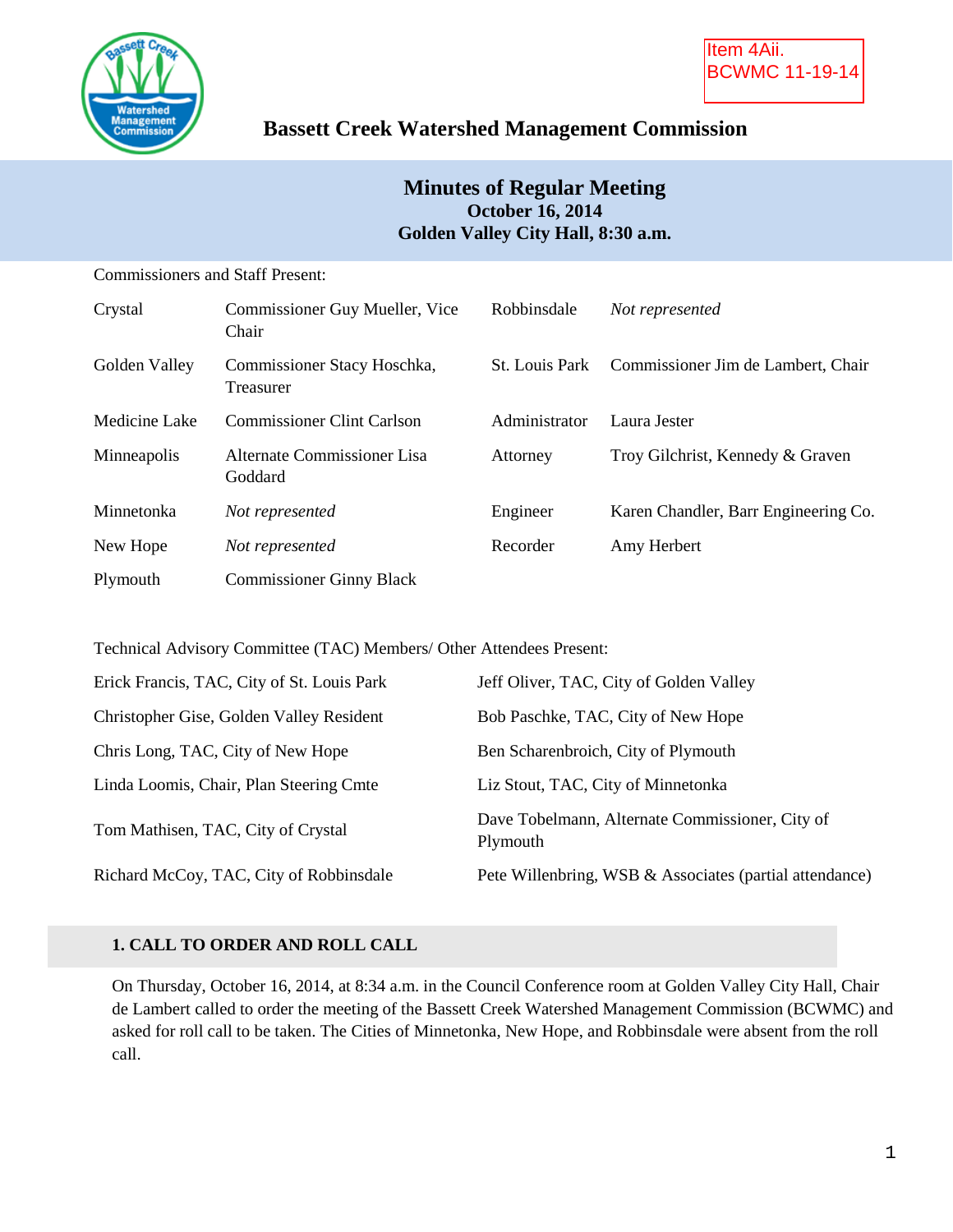#### **2. CITIZEN FORUM ON NON-AGENDA ITEMS**

No items were raised.

#### **3. AGENDA**

Administrator Jester made several announcements including reminding the Commission that the November monthly meeting will be held on Wednesday, November  $19<sup>th</sup>$ , the Commission's press release recognizing its volunteers has been distributed, and Tom Mathisen has announced that he will be retiring on December 5<sup>th</sup> from his role with the City of Crystal and with the BCWMC TAC.

Commissioner Black moved to approve the agenda. Alternate Commissioner Goddard seconded the motion. Upon a vote, the motion carried 6-0 [Cities of Minnetonka, New Hope, and Robbinsdale absent from vote].

#### **4. CONSENT AGENDA**

Commissioner Black moved to approve the Consent Agenda. Alternate Commissioner Goddard seconded the motion. Upon a vote, the motion carried 6-0 [Cities of Minnetonka, New Hope, and Robbinsdale absent from vote].

[The following items were approved as part of the Consent Agenda: the September 18, 2014, Commission Meeting minutes, the monthly financial report, the payment of the invoices, Approval of Markay Ridge Streambank Stabilization Project in Golden Valley, Approval of Agreement with Golden Valley for Use of Channel Maintenance Funds, and Approval of Plymouth City Flats in Plymouth.]

The general and construction account balances reported in the Financial Report prepared for the October 16, 2014, meeting are as follows:

| <b>Checking Account Balance</b>                              | \$563,410.64       |
|--------------------------------------------------------------|--------------------|
| TOTAL GENERAL FUND BALANCE                                   | \$563,410.64       |
| <b>TOTAL CASH &amp; INVESTMENTS ON-</b><br>HAND $(10/06/14)$ | \$3,043,473.65     |
| CIP Projects Levied – Budget Remaining                       | $(\$2,728,308.72)$ |
| <b>Closed Projects Remaining Balance</b>                     | \$315,164.93       |
| 2013 Anticipated Tax Levy Revenue                            | \$8,756.59         |
| 2014 Anticipated Tax Levy Revenue                            | \$428,419.50       |
| <b>Anticipated Closed Project Balance</b>                    | \$752.341.02       |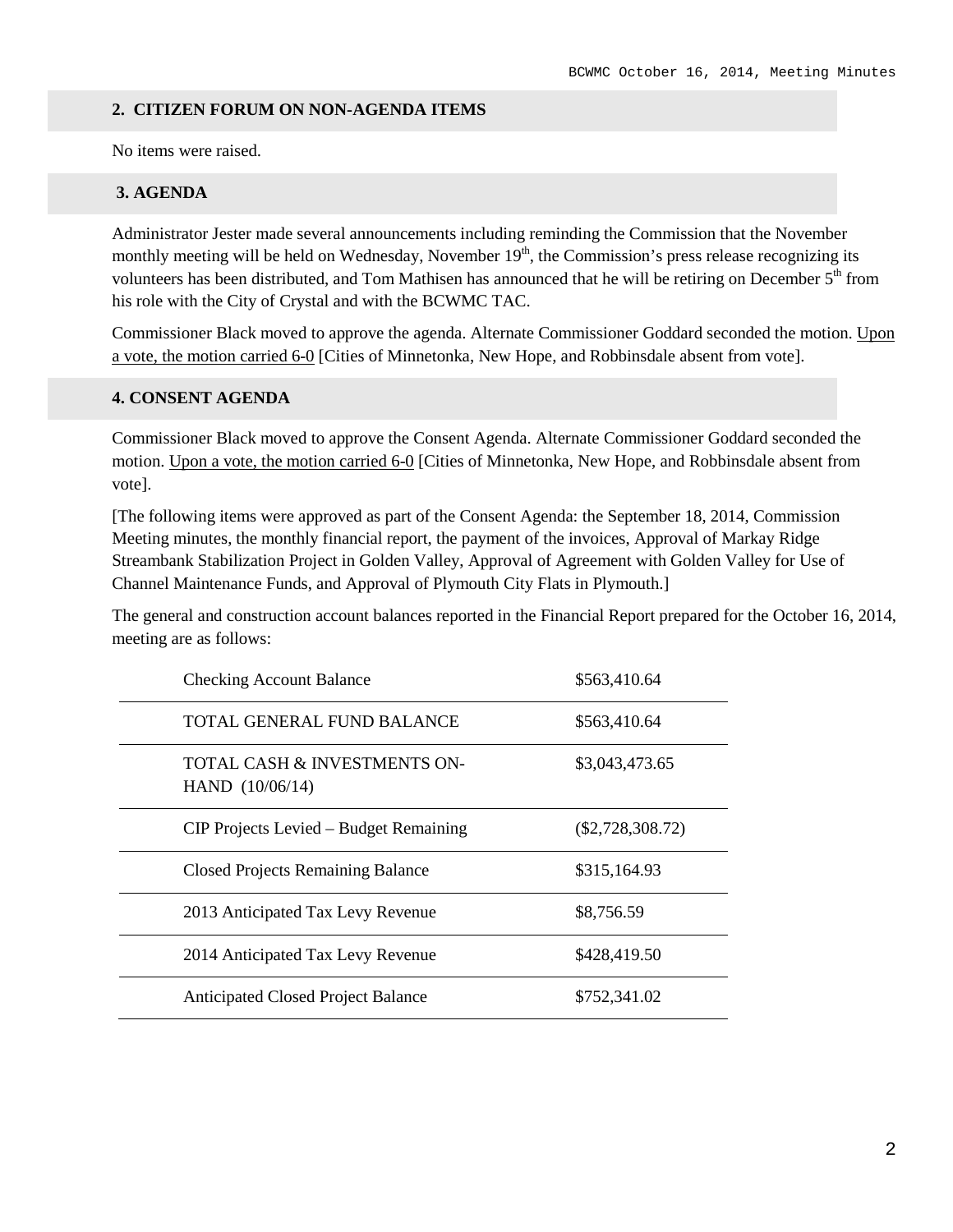#### **5. PUBLIC HEARING**

#### **A. Receive Comments on the Proposed 2015 Capital Improvement Program (CIP)**

Chair de Lambert opened the public hearing and called for comments. Commissioner Black stated that she hopes the project will use as much soft armoring as it can because in the long run residents are usually happier with the soft armoring. Chair de Lambert called for additional comments. Upon hearing none, he closed the public hearing.

#### **6. BUSINESS**

#### **A. Consider Resolution Ordering 2015 Improvements**

Administrator Jester pointed out that approval of this resolution also approves entering into the contract with the City of Golden Valley for the City to design and construct the project.

Commissioner Black asked what amount would be left in the Commission's Closed Project Fund if the Commission uses \$503,000 from that fund for this Main Stem restoration project. Administrator Jester responded \$250,000. Commissioner Black noted that it's possible the Commission should hold a higher amount in the Closed Project Account and that policy should be reviewed in the near future.

Commissioner Black moved approval of the resolution 14-06 ordering improvements and approval of the agreement with the City of Golden Valley for construction of the Main Stem restoration project and authorization for the Recording Secretary to sign the documents (along with the Commission Chair) for the Commission Secretary. Commissioner Mueller seconded the motion. Upon a vote, the motion carried 6-0 [Cities of Minnetonka, New Hope, and Robbinsdale absent from vote].

# **B. Consider Approval of Agreement with City of Golden Valley for Construction of Main Stem Restoration Project (CR2015)**

[See Agenda item 6A].

#### **C. Review Draft Feasibility Report for Honeywell Pond Expansion (BC-4)**

Administrator Jester reminded the group they had discussed this feasibility study at the September meeting but the item was tabled until this meeting to allow refinement of the study. Engineer Chandler announced that the number of options had been narrowed. She explained that option one is the Honeywell Pond expansion, and the diversion of water from Douglas Drive to the Honeywell pond. She said that options 2a and 2b include taking storm water and using it for irrigation and infiltration in different locations, and option 3 is a combination of the Honeywell pond and the storm water use option.

Engineer Chandler noted that the storm water re-use option would only make sense if the Honeywell pond is expanded because there would need to be enough water in the pond to facilitate the irrigation. She pointed out that for this reason the feasibility study recommends option 1 as the priority project and options 2a and 2b can be considered if there are funds available to construct that part of the project. Administrator Jester added that options 2a and 2b aren't stand-alone projects.

Alternate Commissioner Tobelmann asked if funding for the irrigation portion of the project would come from the City. Engineer Chandler pointed out the table in the memo that shows that the City is planning to contribute a significant portion of funding.

There was discussion of the project cost, the status of Honeywell's interest in the irrigation option, and the effects on pond water levels by using the water for irrigation purposes. Mr. Oliver and Engineer Chandler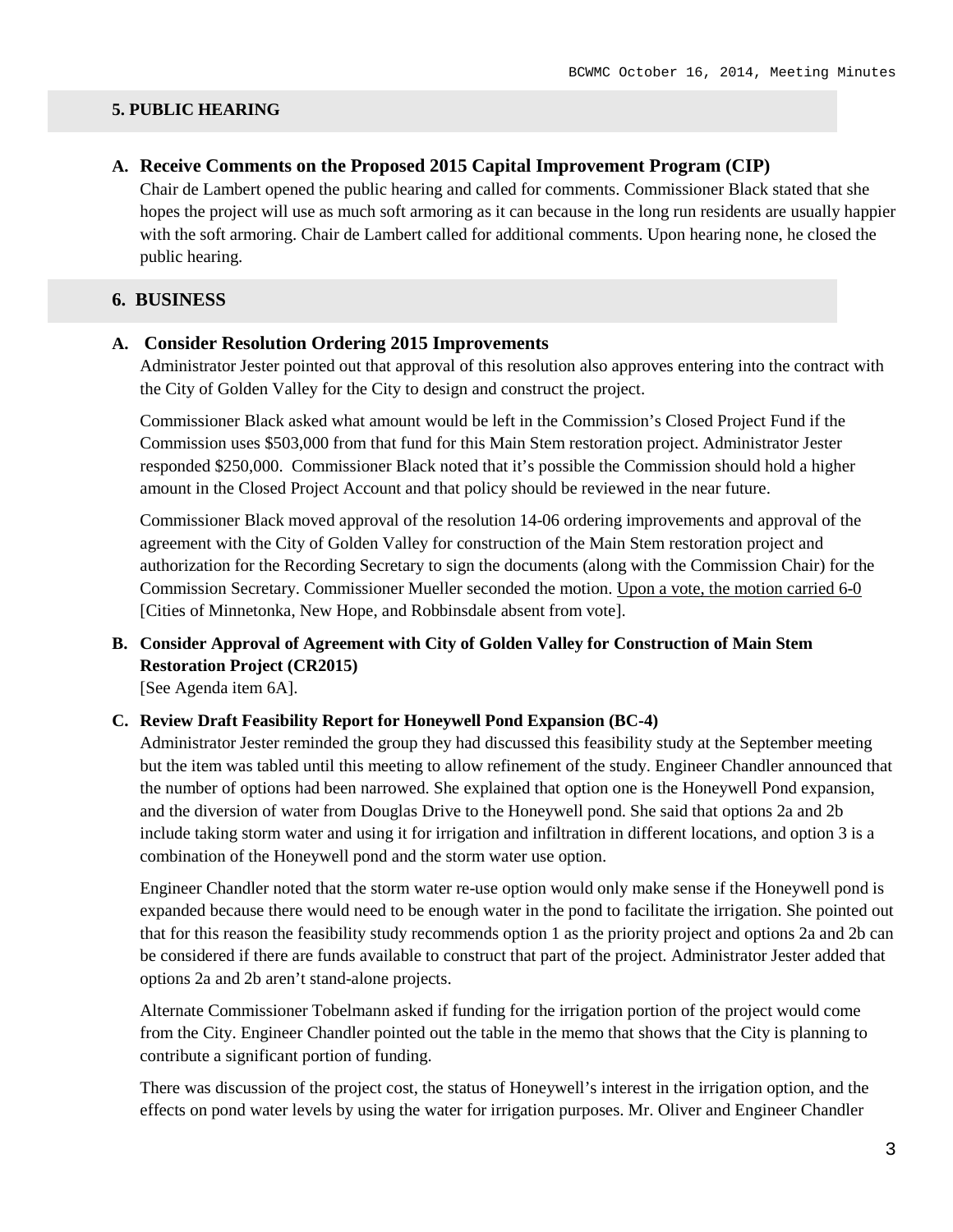responded to questions. Administrator Jester reiterated that the cost to the Commission of option 1 is approximately \$470,000 and the Commission's cost for option 3 is approximately \$795,000. She reminded the Commission that next month the group will be taking action on the Northwood Lake Improvement Project, which is also on the Commission's CIP for 2016. Administrator Jester explained that the \$285,000 project cost listed in the CIP table for the Honeywell Project was a placeholder since the feasibility hadn't been undertaken to determine the cost.

Commissioner Black said that she likes option 1 because it doesn't rule out the storm water reuse options but moves the project forward and allows for other projects to move forward that also have been on the Commission's CIP for a long time.

Engineer Chandler pointed out that the Commission has anticipated that some portion of the Northwood Lake Improvement Project will be levied over two years.

Commissioner Black stated that the cost of construction has increased since the time when the Commission set its practice of maintaining its annual levy at \$1,000,000. She said that perhaps the Commission needs to re-evaluate that practice and implement a practice in which every three years the Commission looks at project costs and determines the target annual levy amount for the next three years. There was a brief discussion.

Mr. Oliver stated that the City would like the Commission to support option 3, which is the design of the pond expansion along with the irrigation. He said that as of now, the City feels that the amount of funding it can commit to the project is a good estimate. He added that from a cost perspective the City would much prefer to do the pond expansion and the irrigation construction at the same time. He said if the irrigation part was done at a later time it could easily cost an extra 50% due to remobilization costs.

Commissioner Black said that she would like the Commission to determine how irrigating the Honeywell property fits into the mission of the Commission. Engineer Chandler pointed out that the project will provide more phosphorous removal by including the irrigation portion of the project.

Commissioner Carlson moved that the Commission commit to a preference for option 3 and that the Commission approves the feasibility study with the incorporation of the Engineer's comments. Alternate Commissioner Goddard seconded the motion.

Mr. Long with the City of New Hope provided a brief update on the Northwood Lake project in New Hope and said it will come back in front of the Commission at its November meeting. Commissioner Black said that she would like to see this Golden Valley project and the New Hope project in terms of how the funding of these two projects integrates with or impacts the funding set aside for other projects on the Commissions CIP.

Upon a vote, the motion carried 6-0 [Cities of Minnetonka, New Hope, and Robbinsdale absent from vote].

#### **D. Consider Moving Forward with Twin Lake Alum Treatment**

Administrator Jester reminded the Commission that just over a year ago the Commission added the Twin Lake Alum Treatment project to the CIP along with other 2014 CIP projects. She said that the Commission did not order the project because the commissioners had some questions about whether or not the fish communities may shorten the effective life of the alum treatment and whether or not better water quality in recent years would be ongoing. Administrator Jester stated that a fish survey of Twin Lake was conducted by Blue Water Science and that additional water quality monitoring was conducted this year.

Administrator Jester said that she and the Commission Engineers met with Jeff Oliver of Golden Valley to review the data and the situation. She stated that it is their recommendation that the Commission move ahead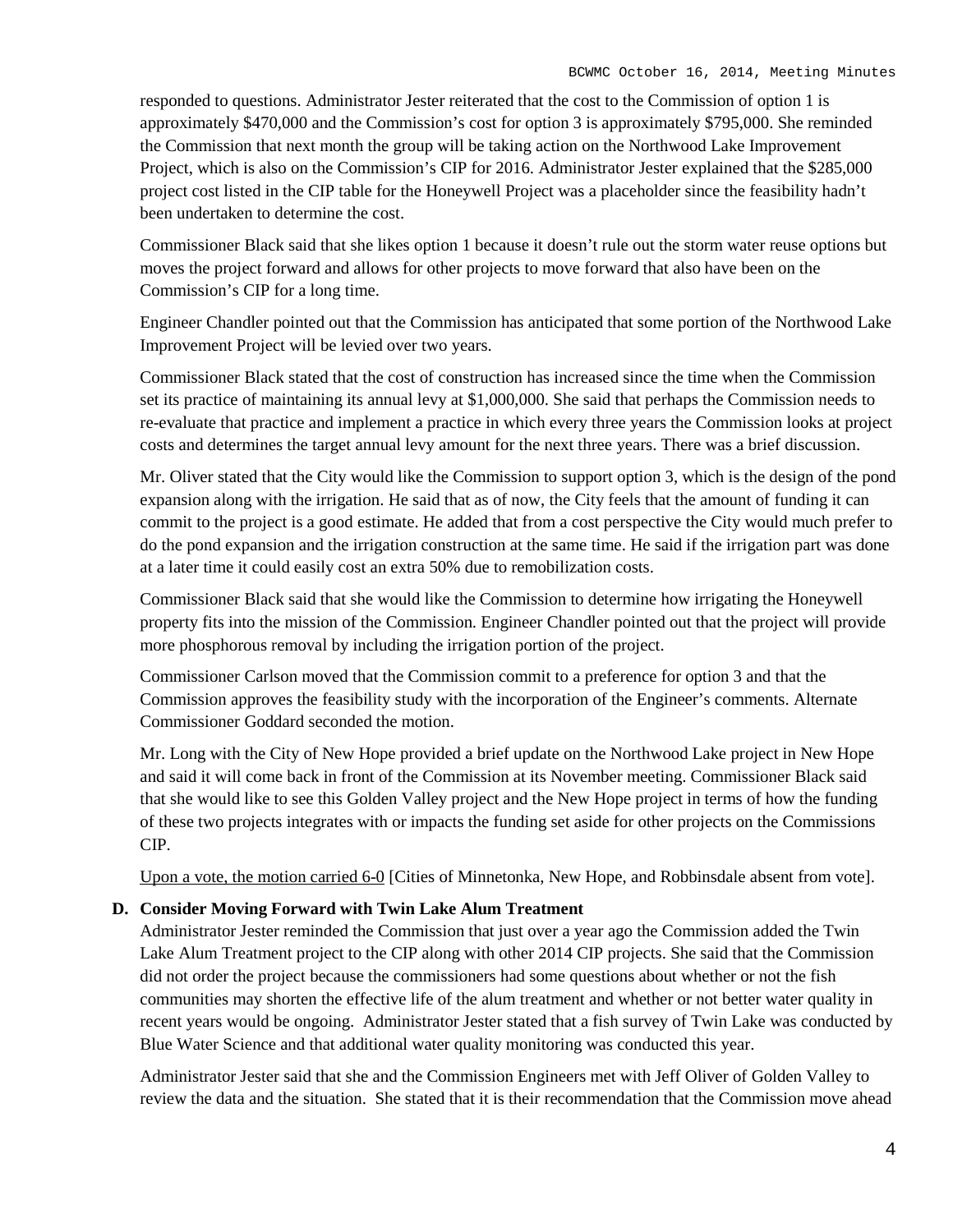with the alum treatment on Twin Lake. She explained that the treatment would occur in two phases, with the first phase occurring in spring 2015. Administrator Jester said that a public outreach plan would need to be developed as well.

Commissioner Black asked if it is known how long the benefits of the alum treatment would last. Engineer Chandler said that the application processes have improved so now the benefits of treatment last for decades and the feasibility study for this project reports that the benefits will last 20 years.

There was a discussion on internal phosphorous loading in Twin Lake, access to the lake, and history of the area before development.

Commissioner Black moved that the Commission order the alum treatment on Twin Lake and direct staff to prepare the Cooperative Agreement and the public outreach plan. Commissioner Mueller seconded the motion. Upon a vote, the motion carried 6-0 [Cities of Minnetonka, New Hope, and Robbinsdale absent from vote].

#### **E. Receive Update on Next Generation Watershed Management Plan Development**

Administrator Jester pointed out that the meeting notes from the Next Generation Plan Steering Committee's August meeting is in today's meeting packet and the September meeting notes are being reviewed by the Committee.

She reported that the Commission, TAC, and review agencies finished their reviews of all the policy areas at the October  $8<sup>th</sup>$  Commission Workshop. She said that the implementation portion of the plan has been sent around electronically to Commissioners, TAC members, and review agencies for comments since there wasn't enough time at the workshop to review and discuss it. She said that those comments will be addressed at the Plan Steering Committee's meeting on Monday.

Administrator Jester announced that the Committee's goal is to have a complete draft plan for Commission review for its November meeting. She explained that at the November meeting, staff will be seeking direction to distribute the draft plan for 60-day review.

Administrator Jester described the tentative timeline for the plan review and adoption. Chair de Lambert encouraged everyone to get familiar with the plan before the discussion at the November meeting.

#### **F. Review 2014 Budget Status**

Administrator Jester reminded the Commission that in August it asked that staff bring back at the October meeting another review of the 2014 budget status. She presented her analysis and forecast of the Commission's total expenses at the end of its fiscal year 2014. She explained that her forecast shows the Commission should be approximately \$7,800 under budget by the end of the fiscal year. Administrator Jester described the three-year Next Generation Plan budget of \$110,000 and reported that by the end of the current fiscal year, \$94,000 of that budget will have been spent. She said that it cannot be determined at this point if the remaining budget of \$16,000 will cover the remainder of the plan expenses since the Commission doesn't yet know how many comments it will receive during the comment period and how much time the Commission will need to spend reviewing and responding to the comments.

Engineer Chandler provided more detail on the status of the 2014 engineering budget.

Administrator Jester said that it is her recommendation that the Commission does not stop any Commission programs or projects at this time. The Commission agreed with her recommendation.

## **G. Review Technical Advisory Committee (TAC) Memo**

Erick Francis, TAC Chair, reported that the TAC met and discussed CIP projects in Table 5-3 in the draft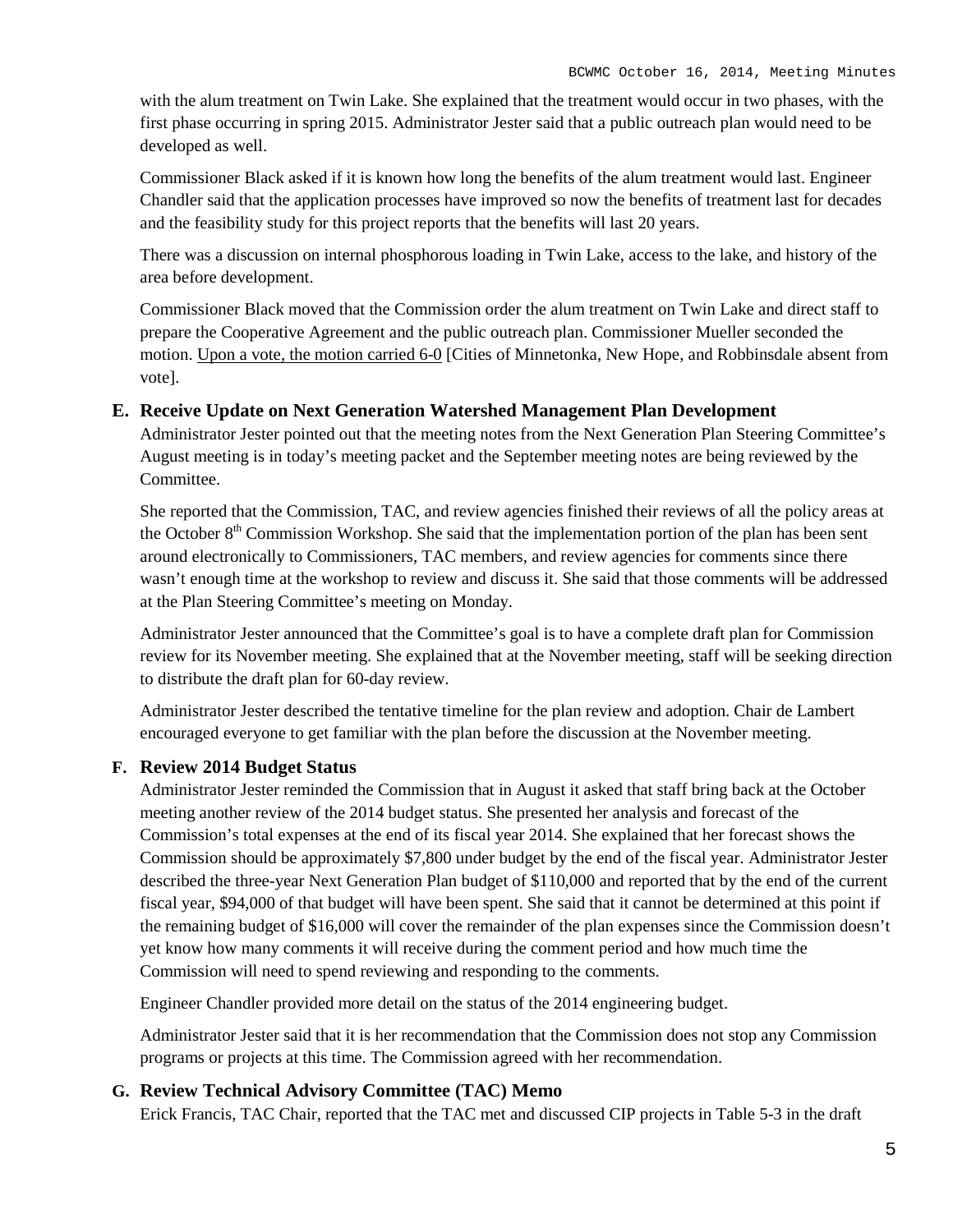Watershed Plan and had many suggested changes to the table, which were incorporated into the version reviewed at the Commission workshop.

He stated that the TAC began discussing needed revisions to the Commission's Requirements Document. He said that the TAC recommends that the Commission Engineer bring recommended changes for the Requirements Document and related discussion items to future Commission meetings and TAC meetings.

Mr. Francis described how the TAC began developing guidelines for annualized costs per pound of pollutant removal from CIP projects. He said that the TAC recommends the Commission Engineer develop draft guidelines for methods to use in future feasibility studies for review and discussion at a future TAC meeting.

He reported that the TAC recommends that the Commission's November meeting be held on Wednesday, November 19 since many TAC members will attend the annual American Public Works Association conference held November 20 and 21.

#### **7. COMMUNICATIONS**

#### **A. Administrator:**

- **i.** Administrator Jester announced that the bid opening for the 2012 Main Stem project in Wirth Project was held, and she is waiting for a report on the results.
- **ii.** Administrator Jester reported on her meetings out in the field with the River Watch teachers and students.
- **iii.** Administrator Jester said that she sent out an email yesterday to schedule a meeting of the Administrative Services Committee.
- **iv.** Administrator Jester reported that the Bassett Creek Watershed's success in delisting Wirth Lake from the Impaired Waters List is slated to be the front cover of the report on Clean Water Funds for the Clean Water Council.
- **v.** Administrator Jester communicated that yesterday she spoke with an MPCA staff person about Schaper Pond and whether the City can take credit in its MS4 permit for Sweeney Lake. She said that staff person reported that the MPCA is working on this issue internally and staff has recommendations that will be forwarded to MPCA management.

#### **B. Chair:**

**i.** Chair de Lambert reported on his attendance at the Minnesota Water Resources Conference and the number of compliments he received on behalf of the Commission and its work.

#### **C. Commissioners:**

- **i.** Commissioner Hoschka reported on a field trip that she, Jeff Oliver, and Eric Eckman facilitated for students of the Perpich Center for the Arts.
- **D. TAC Members:** No TAC Communications
- **E. Committees:** No Committee Communications
- **F. Legal Counsel:** No Legal Communications